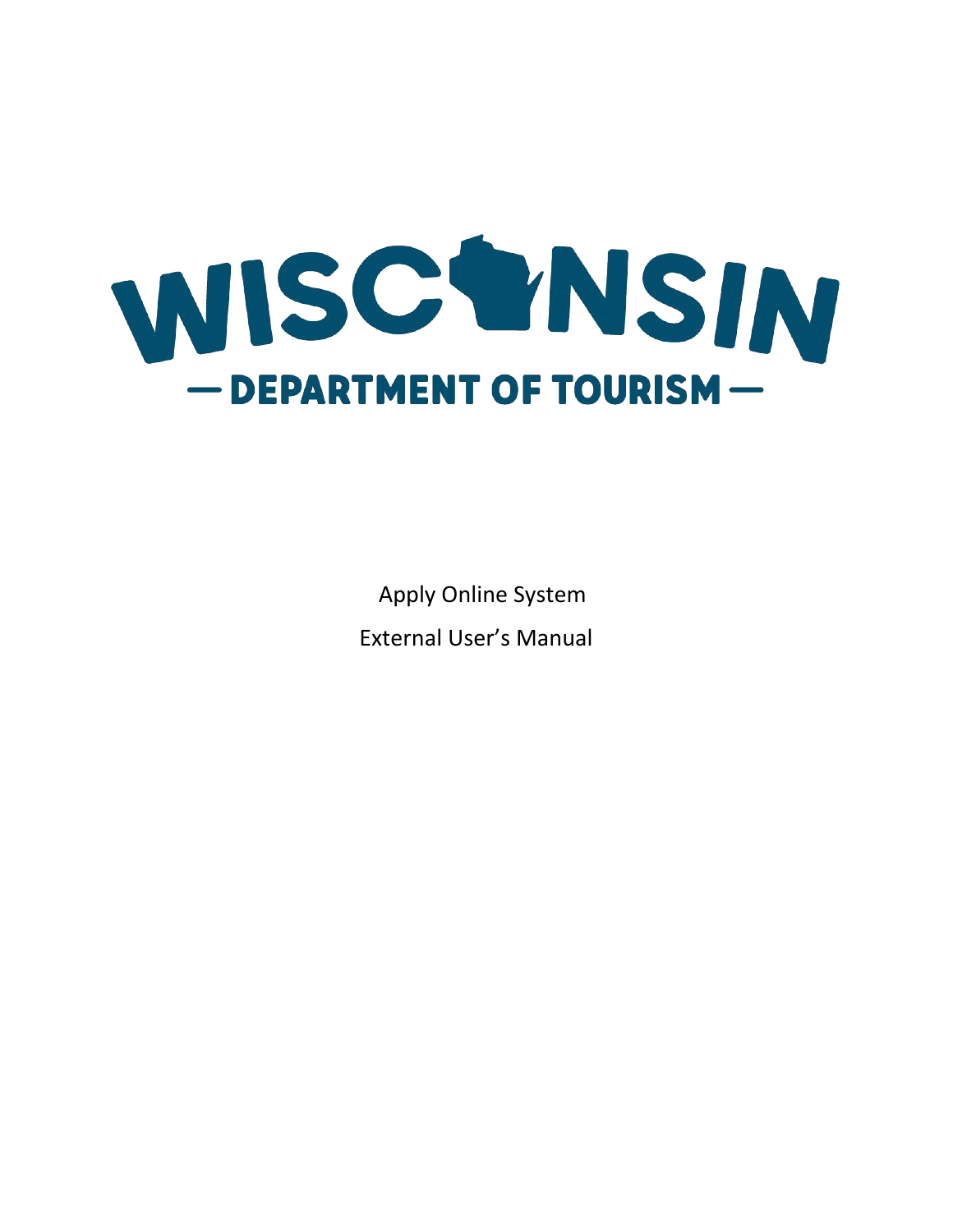# Contents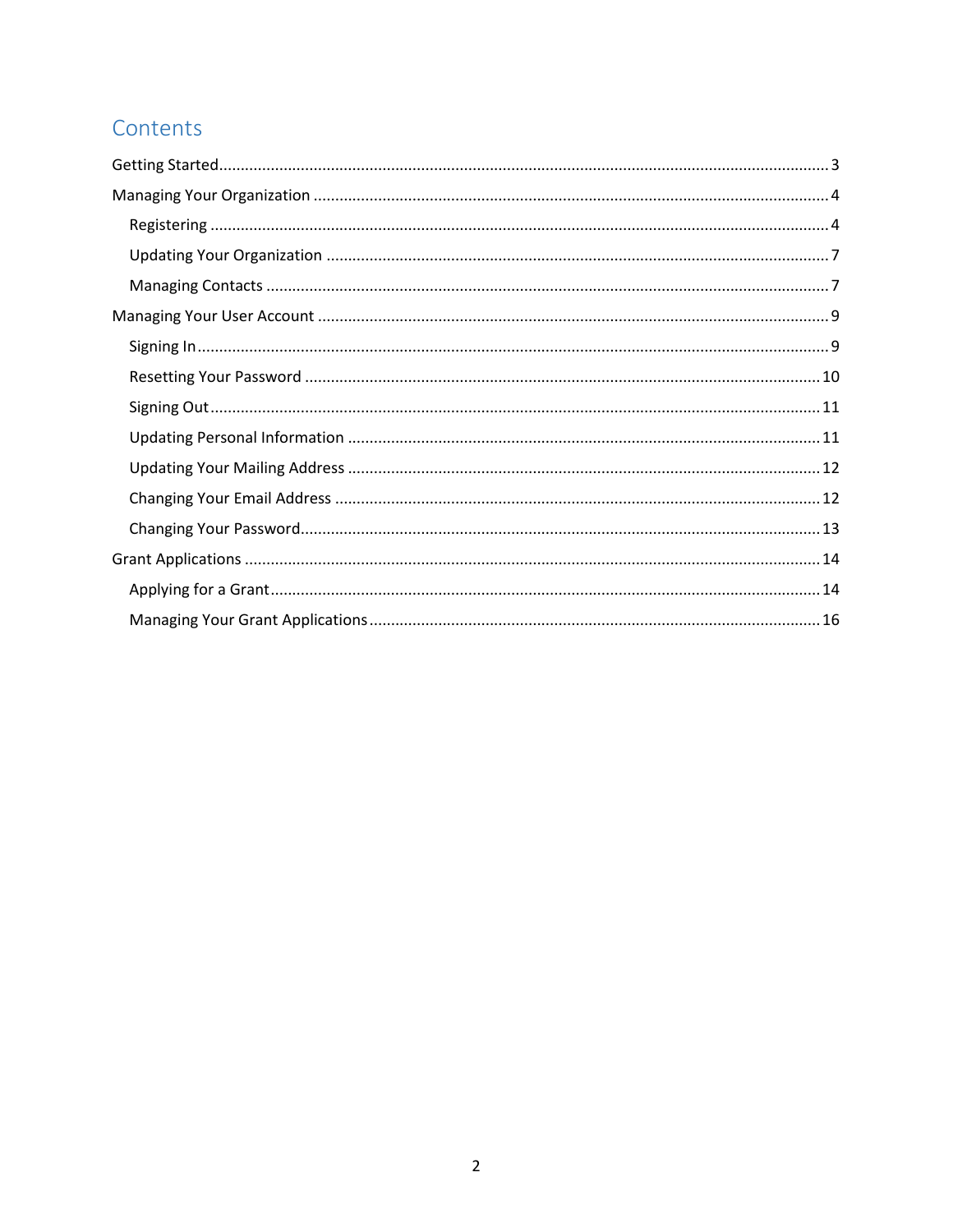# <span id="page-2-0"></span>Getting Started

Welcome to the Wisconsin Department of Tourism e-Grant system. This system will allow you submit grant applications electronically for the following grant programs:

- Joint Effort Marketing
- Meetings Mean Business
- Ready, Set, Go!
- Tourist Information Center

To access the site directly, you can go to the following URL:

[https://grants.travelwisconsin.com](https://grants.travelwisconsin.com/)

This user's manual will provide you with the information you need to manage your organization, your user account, and your grant applications.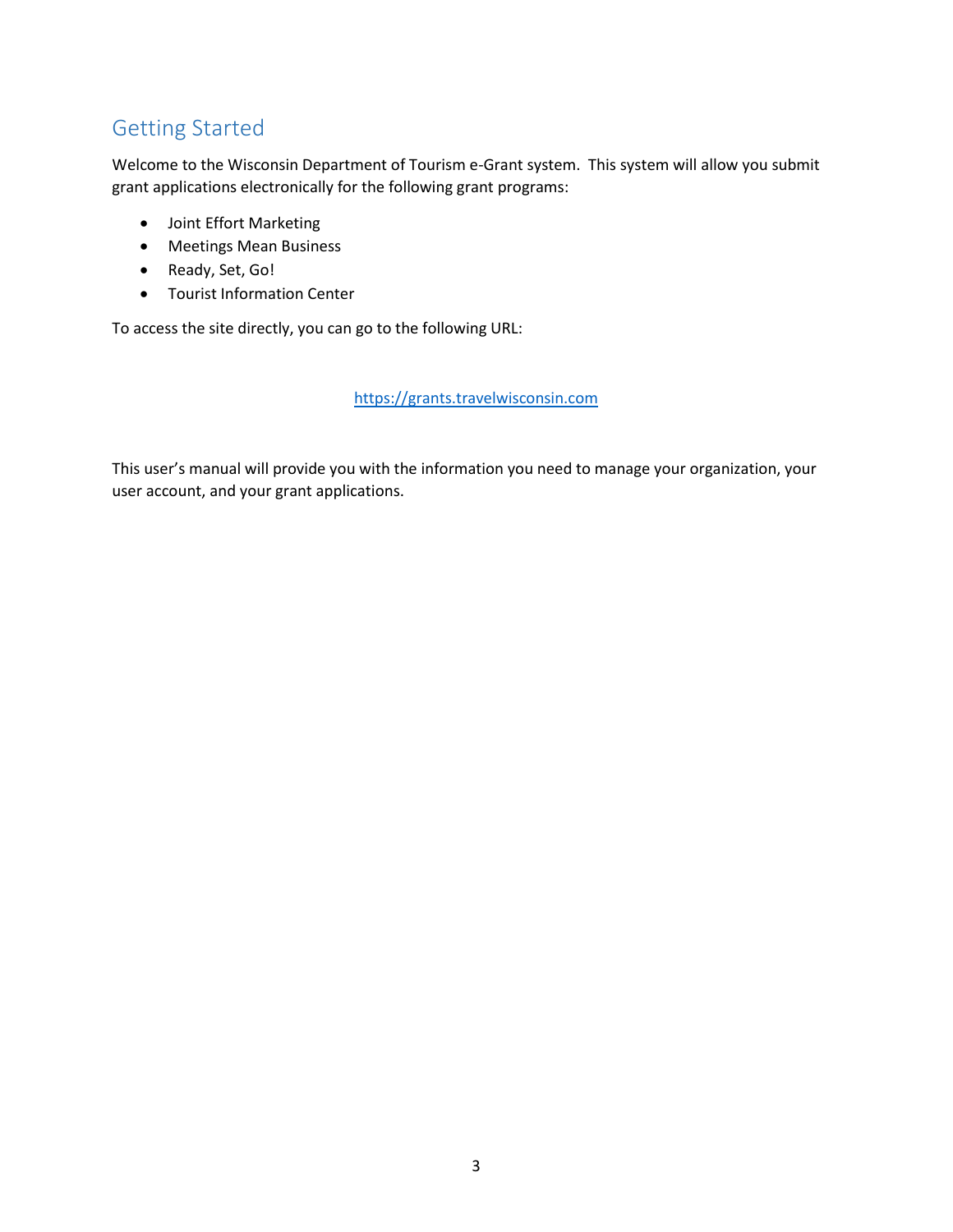# <span id="page-3-0"></span>Managing Your Organization

This section describes how to set up and manage your organization and user account.

#### <span id="page-3-1"></span>Registering

Before you can access the system, you will need to register your organization. To do so, click on the "New User" button on the sign-in page:

| <b>TRAVEL</b><br>WISCONSIN |                                                                           |                                                      |  |
|----------------------------|---------------------------------------------------------------------------|------------------------------------------------------|--|
|                            | <b>Grant System Sign-In</b>                                               |                                                      |  |
|                            | <b>User Name</b><br>X<br>Δ<br>Password                                    | New to our system?<br>Click here to get started now. |  |
|                            | Forgot your password? Click here.<br>$\Box$ Remember me on this computer. | <b>A</b> New User                                    |  |
|                            | Sign In ▶                                                                 | @ 2015 Wisconsin Department of Tourism               |  |

**Note:** If you are affiliated with multiple organizations that request grants, you will need a separate account for each organization. In this case, simply click on the "New User" button again to register the second organization.

There are two ways to register your organization, either:

- a) With a registration code that has been provided to you by the Wisconsin Department of Tourism; or
- b) With the Federal Employer Identification Number (FEIN) of your organization.

**Note:** Before registration attempt, please check with the Department of Tourism to see if your organization already has a registration code.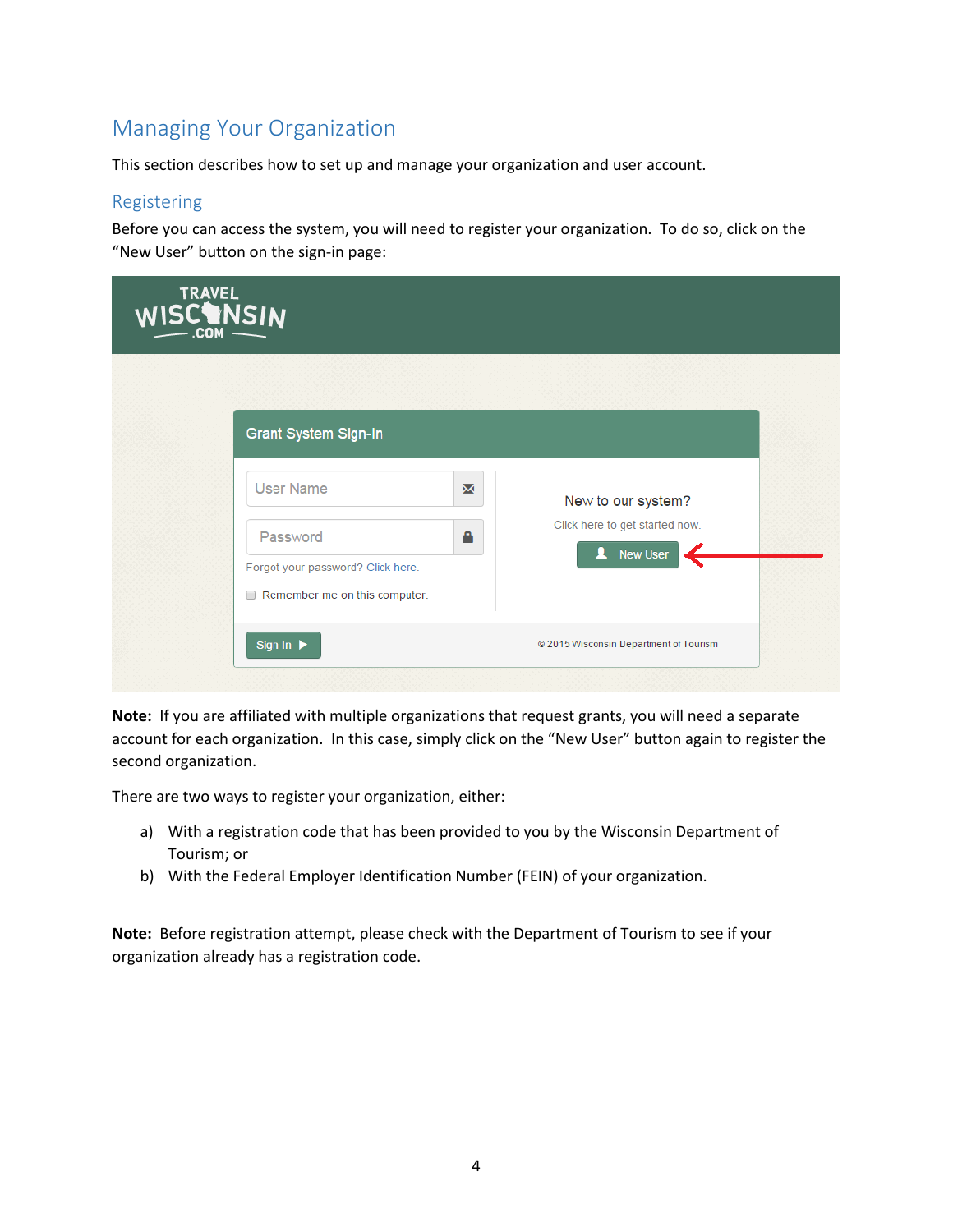Depending on which information you have, enter it into the appropriate field on the registration page and click the Submit button:

| Registration                                                                                                                                                                                                                                                                                                                |
|-----------------------------------------------------------------------------------------------------------------------------------------------------------------------------------------------------------------------------------------------------------------------------------------------------------------------------|
| Your Organization                                                                                                                                                                                                                                                                                                           |
| Welcome to the Wisconsin Department of Tourism's e-grant system! The first step in the registration process is to check if your organization is<br>already registered with us. If you have received a registration code from us, please enter it in the field below. This is a six-character code (for<br>example, AY123X): |
| <b>Registration Code</b>                                                                                                                                                                                                                                                                                                    |
| If you do not have a registration code, please enter your organization's Federal Employer Identification Number (FEIN). This is a nine-digit<br>number issued by the IRS (for example, 12-3456789):                                                                                                                         |
| <b>FEIN</b>                                                                                                                                                                                                                                                                                                                 |
| Submit                                                                                                                                                                                                                                                                                                                      |

An organization can only be registered once in the system. If another user has already registered for your organization, you will not be able to do so a second time.

You can now start to fill out the registration form for your organization. All fields marked with a red asterisk (\*) are required. If your organization has applied for grants in the past, some of the information may be pre-filled for you. In this case, please verify the data and make any corrections as needed:

#### Registration

| <b>Your Organization</b> |                                                                                                                                             |  |  |  |  |  |
|--------------------------|---------------------------------------------------------------------------------------------------------------------------------------------|--|--|--|--|--|
| below:                   | Welcome to the Wisconsin Department of Tourism's e-grant system! Please verify the information we have about you organization in the fields |  |  |  |  |  |
| <b>FEIN</b>              | 12-3456789                                                                                                                                  |  |  |  |  |  |
| <b>NAICS Code: *</b>     | Click here to search for your NAICS code.                                                                                                   |  |  |  |  |  |
| Organization Name: *     | My Organization                                                                                                                             |  |  |  |  |  |
| Mailing Address: *       | 123 Maple Street                                                                                                                            |  |  |  |  |  |
|                          |                                                                                                                                             |  |  |  |  |  |
| City: *                  | Madison                                                                                                                                     |  |  |  |  |  |
| County: *                | Dane<br>$\overline{\mathbf v}$                                                                                                              |  |  |  |  |  |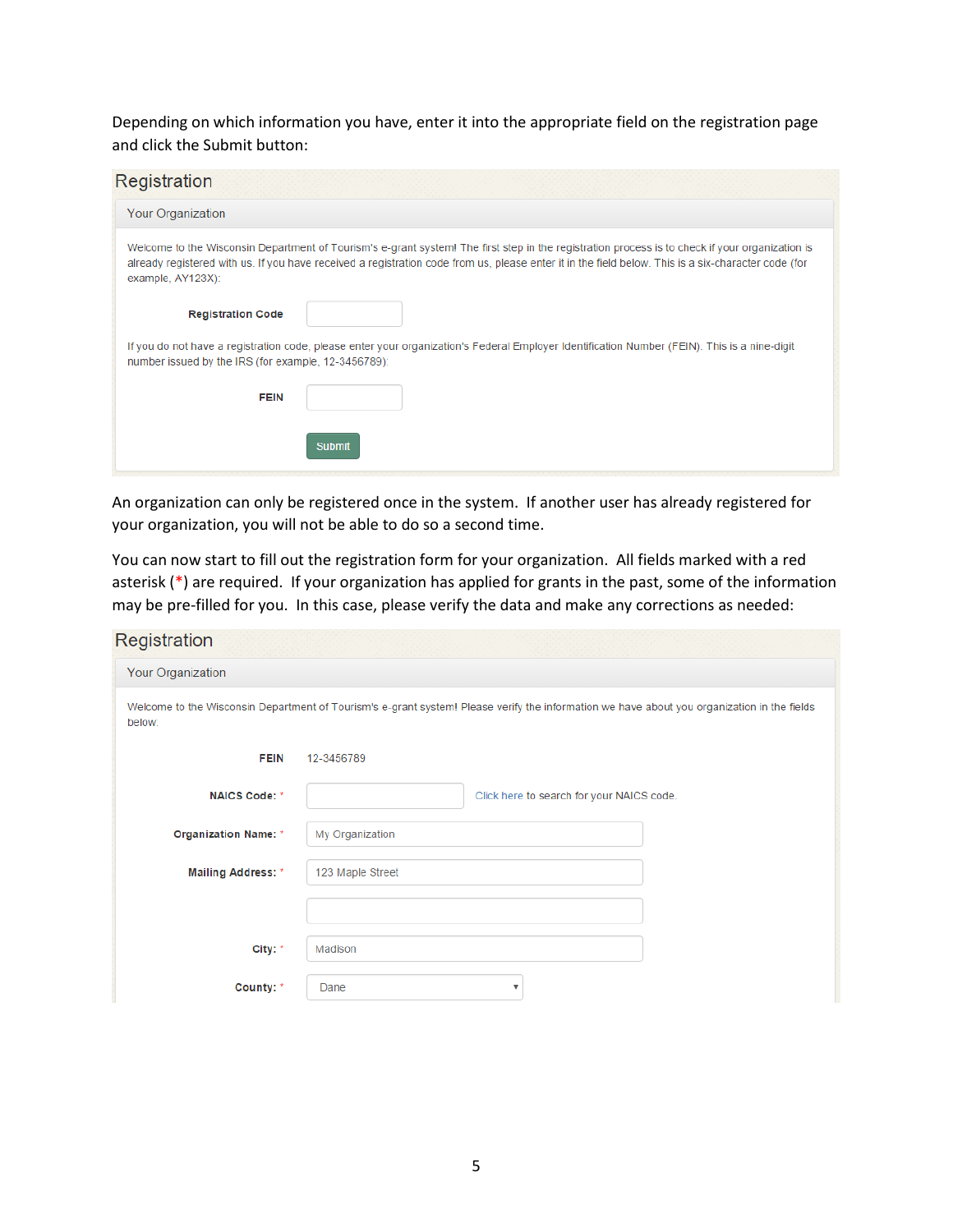If our system has contact information from previous grant applications, you will be presented with a list of names as shown below. If you are one of these individuals, simply click the radio button next to your name and we will link you to the existing contact. If not, then click on "None of the above" and enter your information in the fields provided.

| Your Information                                                                 |  |
|----------------------------------------------------------------------------------|--|
| Are you one of the following individuals? If so, please select the correct name: |  |
| ◯ Mary Smith<br>$\odot$ None of the above                                        |  |

Lastly, you will need to complete the section to set up your user account for the system. You must select a user name that is unique to the system and provide us with a valid email address. Your password must be at least 8 characters in length, contain a mix of upper and lower case characters, and at least one number or special character. You will also need to agree to our terms of use. When finished, click the "Create Account" button.

| Your User Account                                             |                                                                                                                                                                         |  |
|---------------------------------------------------------------|-------------------------------------------------------------------------------------------------------------------------------------------------------------------------|--|
| Please complete the fields below to set up your user account: |                                                                                                                                                                         |  |
| Username: *                                                   |                                                                                                                                                                         |  |
| Email Address: *                                              |                                                                                                                                                                         |  |
| Confirm Email: *                                              |                                                                                                                                                                         |  |
| Password: *                                                   |                                                                                                                                                                         |  |
| <b>Confirm Password: *</b>                                    |                                                                                                                                                                         |  |
| Terms of Use: *                                               | <b>TERMS OF USE</b><br>For purposes of this agreement the term "Registrant" means any person or business<br>making use of the registration system provide on this site. |  |
|                                                               | I have read and agree to the Terms of Use and Privacy Policy.<br><b>Create Account</b>                                                                                  |  |

After creating your account, you will receive an email with a link. If email doesn't arrive promptly, be sure to check spam or junk mail folders. Please click this link to acknowledge that the email address you have provided is working. Until you do so, the system will remind you to perform this task.

Your organization is now registered, and you apply for grants!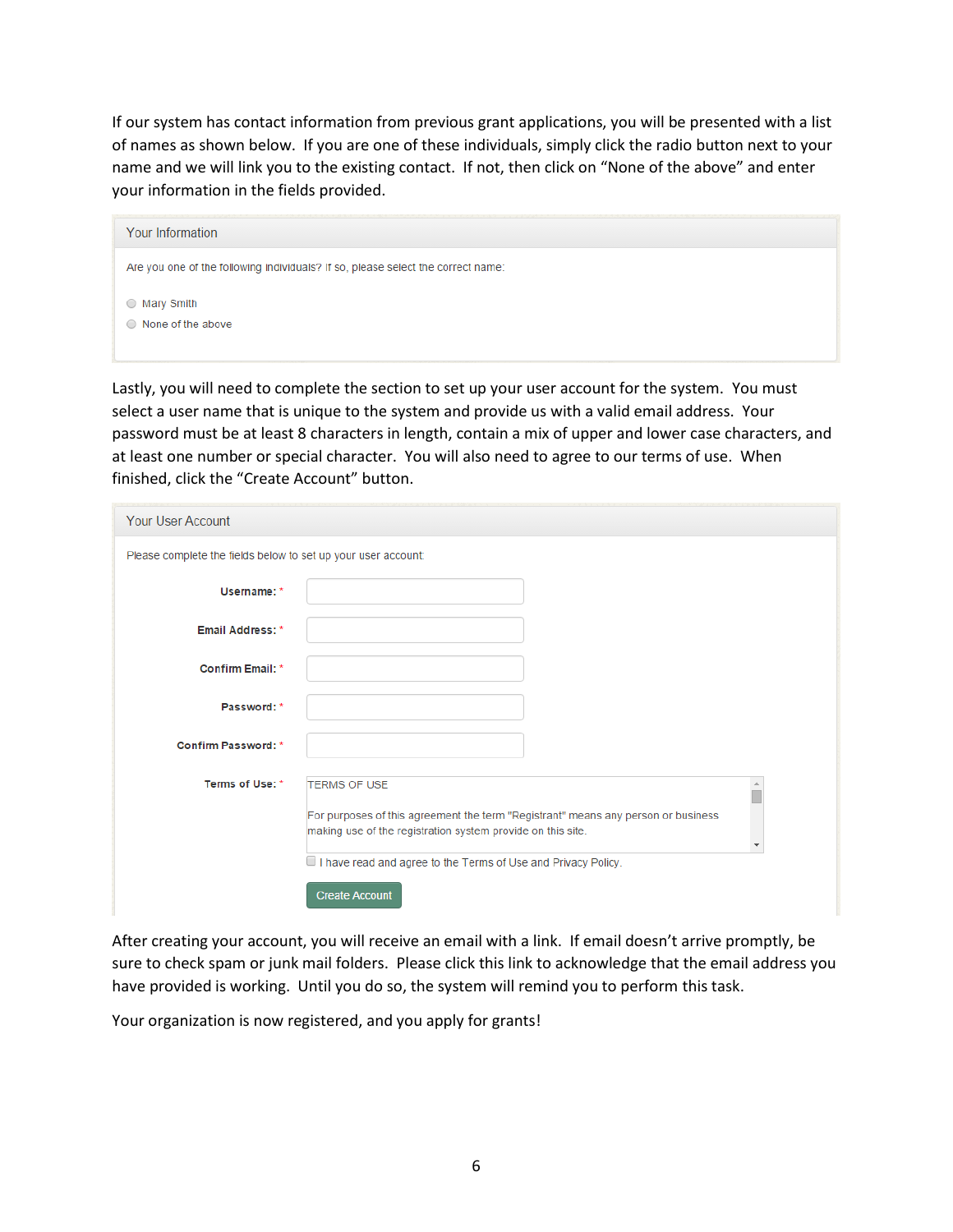### <span id="page-6-0"></span>Updating Your Organization

If you need to provided update information about your organization, simply click on the "My Organization" menu on the heading:

| <b>TRAVEL</b> |                           |                        |                                               |
|---------------|---------------------------|------------------------|-----------------------------------------------|
| WISCOM NSIN   | <b>Grant Applications</b> | <b>My Organization</b> | $\blacksquare$ DMO User $\blacktriangleright$ |

Enter any updated information in the fields provided and click the "Save Changes" button. All fields marked with a red asterisk (\*) are required.

| My Organization             |                     |                                         |  |
|-----------------------------|---------------------|-----------------------------------------|--|
| <b>Organization Details</b> |                     |                                         |  |
| Organization name: *        | My Organization     |                                         |  |
| FEIN: *                     | 12-3456789          |                                         |  |
| Main phone:                 |                     |                                         |  |
| Fax:                        |                     |                                         |  |
| Other phone:                |                     |                                         |  |
| Website:                    |                     |                                         |  |
| <b>NAICS Code:</b>          | 561591              | Click here to search for an NAICS code. |  |
|                             | <b>Save Changes</b> |                                         |  |

#### <span id="page-6-1"></span>Managing Contacts

You can also add, update and delete contacts from your organization from the My Organization page. The user icon next an individual's name indicates they are a user of the system.

| Contacts                                                      |              |                            |               | + Add New             |
|---------------------------------------------------------------|--------------|----------------------------|---------------|-----------------------|
| Name / Title                                                  | <b>Phone</b> | <b>Email</b>               | <b>Active</b> | <b>Action</b>         |
| DMO User $\mathbf{\mathbf{\underline{P}}}$<br><b>Director</b> |              | myemail@myorganization.org | Yes           | <b>Delete</b><br>Edit |
| Mary Smith                                                    |              |                            | Yes           | Edit<br><b>Delete</b> |

**Note:** You cannot delete yourself, or contacts referenced on grant applications. For contacts who are no longer with your organization you can check the "Inactive" box on the contact detail screen.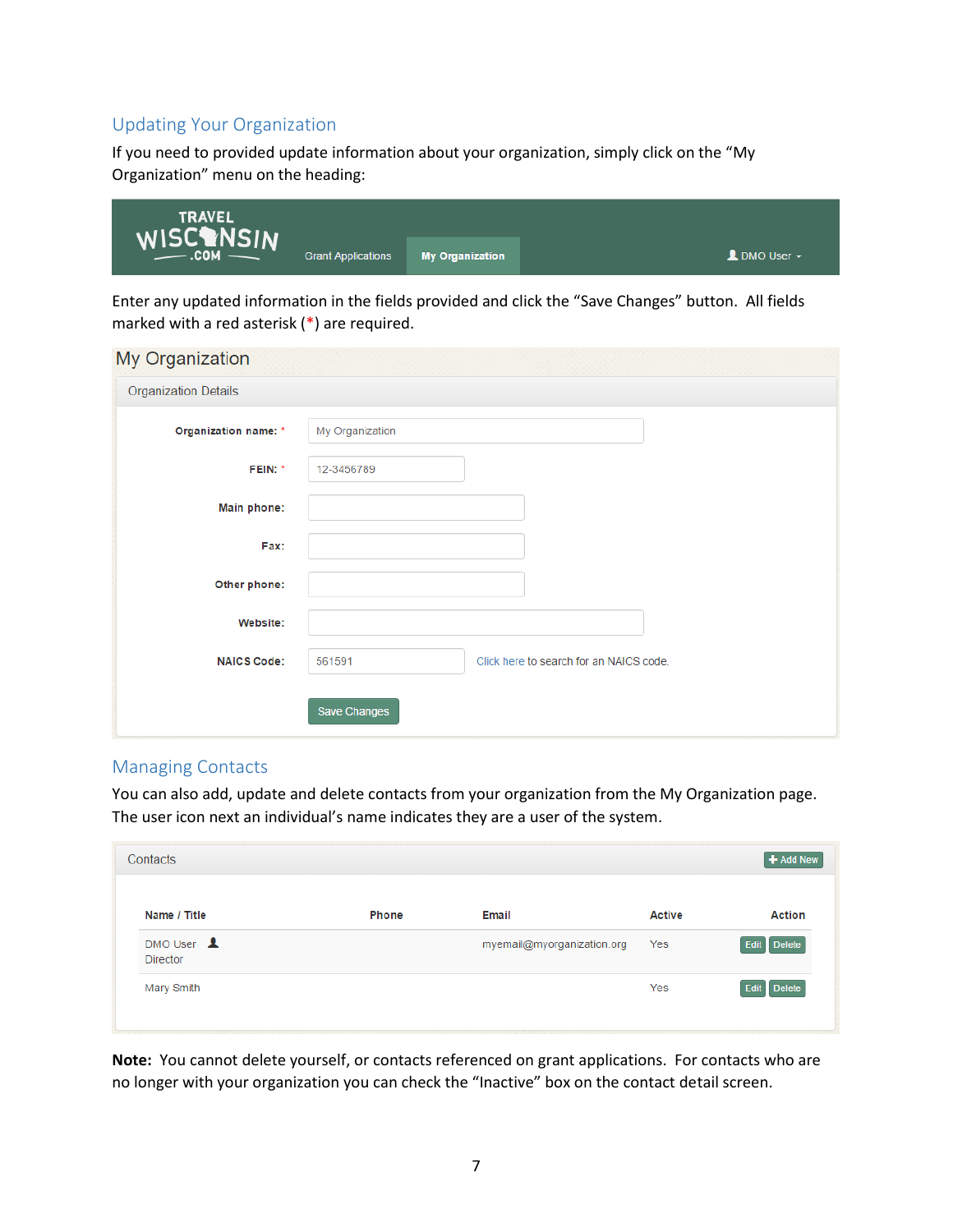To add a new contact, click the "Add New" button. To edit an existing one, click the Edit button in the row with their name. The contact details screen will appear, and you can edit the person's information. All fields marked with a red asterisk (\*) are required.

| <b>Pass</b><br><b>Contact Details</b> | ×                         |
|---------------------------------------|---------------------------|
| Organization name:                    | DMO Organization          |
| Honorific:                            | $\boldsymbol{\mathrm{v}}$ |
| First name: *                         | Mary                      |
| Middle initial:                       |                           |
| Last name: *                          | Smith                     |
| Title:                                |                           |
| <b>Email address:</b>                 |                           |
| Direct phone:                         |                           |
| <b>Mobile phone:</b>                  |                           |
| Inactive:                             | $\Box$                    |
|                                       |                           |

The Personal Address Information section is optional, and should only be used if the contact wishes to use an address different from that of the organization:

| Personal Address Information (Optional) |                         |  |  |  |  |
|-----------------------------------------|-------------------------|--|--|--|--|
| <b>Address line 1:</b>                  |                         |  |  |  |  |
| <b>Address line 2:</b>                  |                         |  |  |  |  |
| City:                                   |                         |  |  |  |  |
| State:                                  | $\overline{\mathbf{v}}$ |  |  |  |  |
| Zip code:                               |                         |  |  |  |  |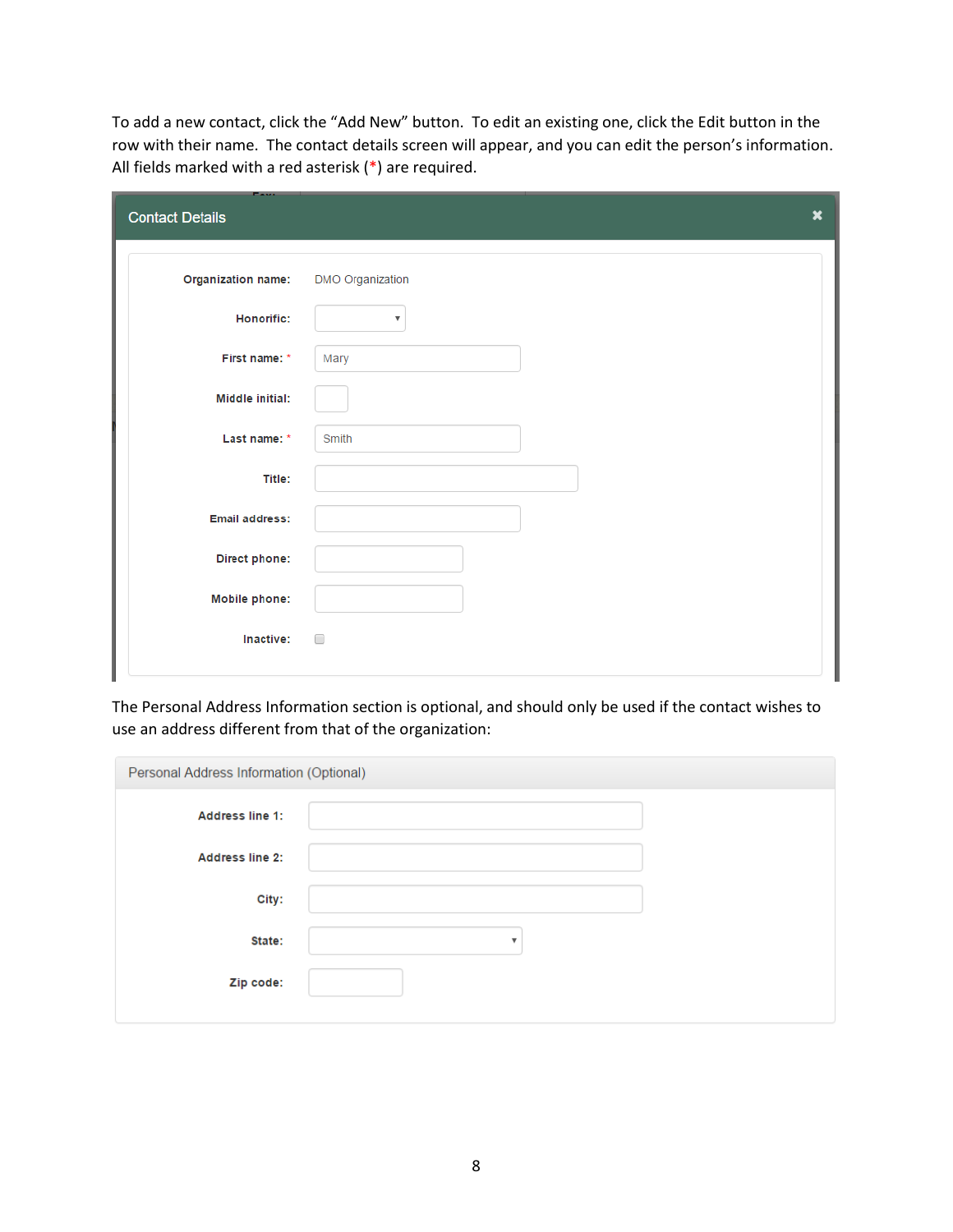# <span id="page-8-0"></span>Managing Your User Account

This section describes how to manage and maintain your user account and settings.

#### <span id="page-8-1"></span>Signing In

To sign into the system, visit the [https://grants.travelwisconsin.com](https://grants.travelwisconsin.com/) website:

| <b>TRAVEL</b><br>WISCONSIN |                                                                                                                     |                                                                              |  |
|----------------------------|---------------------------------------------------------------------------------------------------------------------|------------------------------------------------------------------------------|--|
|                            | <b>Grant System Sign-In</b>                                                                                         |                                                                              |  |
|                            | <b>User Name</b><br>Χ<br>Δ<br>Password<br>Forgot your password? Click here.<br>$\Box$ Remember me on this computer. | New to our system?<br>Click here to get started now.<br><b>New User</b><br>п |  |
|                            | Sign In                                                                                                             | © 2016 Wisconsin Department of Tourism                                       |  |

**Note:** If you are already signed in, you will be redirected to the home page where you can manage and apply for grants.

To sign in, enter your user name and password and click the "Sign In" button. If you would like to avoid having to sign in again from the current computer, check the "Remember me on this computer" box before you click the button.

In the event that you cannot remember your password, click on the "Forgot your password?" link.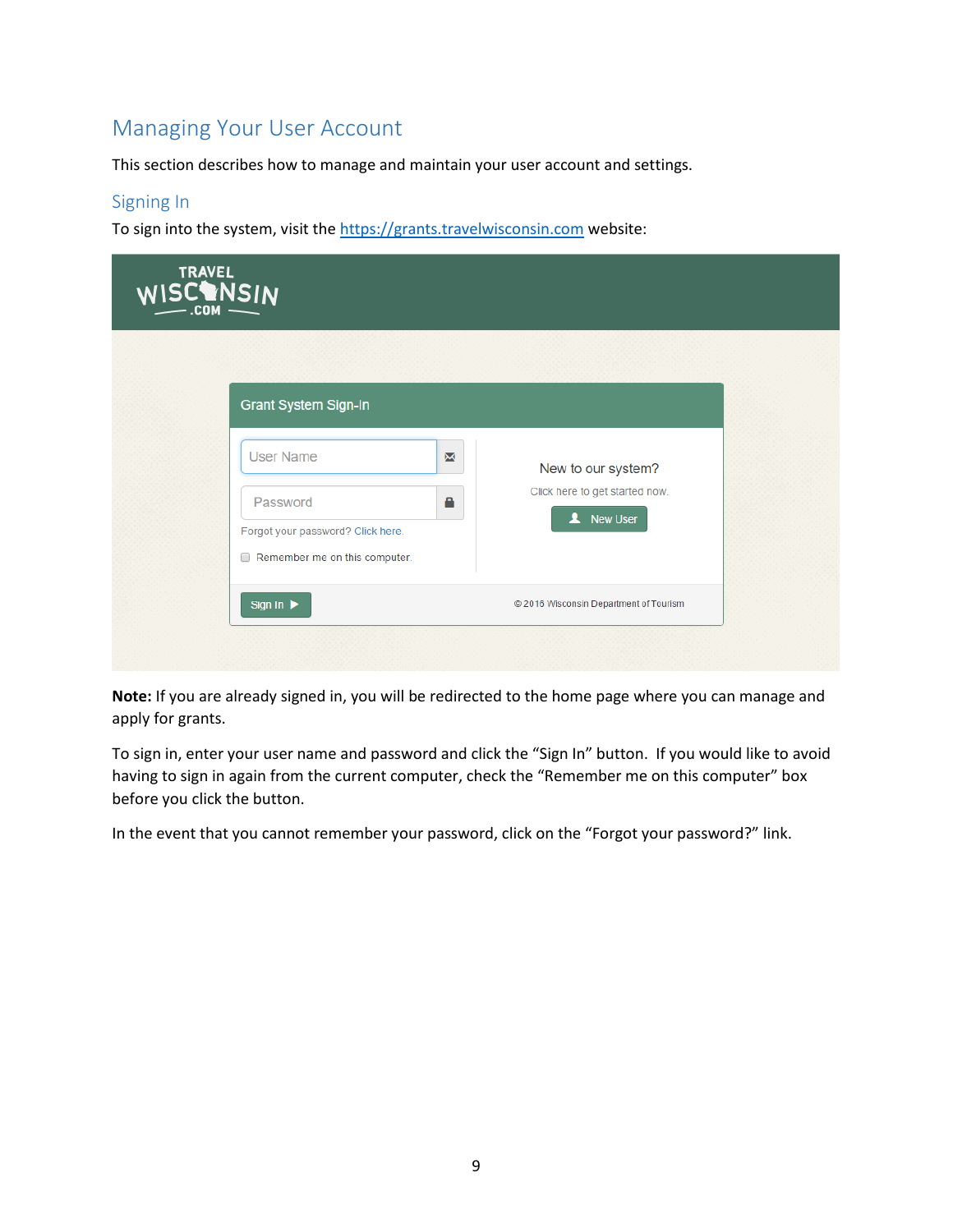#### <span id="page-9-0"></span>Resetting Your Password

In the event that you forgot your password, you can reset it by clicking on the "Forgot your password?" link on the Sign-In page. Doing so will prompt you to enter your user name:

| Account               |                                                                                                                        |
|-----------------------|------------------------------------------------------------------------------------------------------------------------|
| <b>Reset Password</b> |                                                                                                                        |
|                       | If you have lost or forgotten your password, please enter the user name you use to access the site and click "Submit". |
| UserName *            |                                                                                                                        |
|                       | Submit                                                                                                                 |

If you do not remember your user name, please contact the Grant Administrator at the Department of Tourism for assistance.

Once you submit your user name, the system will send a message to the email address we have on file for you.

| Account                                                                                                                                                                                                                                                          |  |
|------------------------------------------------------------------------------------------------------------------------------------------------------------------------------------------------------------------------------------------------------------------|--|
| <b>Reset Password</b>                                                                                                                                                                                                                                            |  |
| An email has been sent to the address we have on file for your account and should arrive shortly.                                                                                                                                                                |  |
| Please check your email for a message with the subject like "Wisconsin Department of Tourism Password Reset". Click the link in the email to<br>choose a new password for your account.                                                                          |  |
| To protect your privacy, we will only send this information to the email address for this account.                                                                                                                                                               |  |
| Note: If you haven't received this email within a few minutes, check your "Junk Email" or "Spam" folders. If you have anti-spam software, it may<br>block this email from getting to you. If you don't receive the email after a few minutes, you can try again. |  |

The email message will contain a link that will allow you to reset your password. Clicking on that link will take you to a page where you can select a new password. Passwords must be at least 8 characters in length, contain a mix of upper and lower case characters, and at least one number or special character.

| Account                       |        |
|-------------------------------|--------|
| <b>Reset Password</b>         |        |
| Please select a new password: |        |
| Password *                    |        |
| ConfirmPassword *             |        |
|                               | Submit |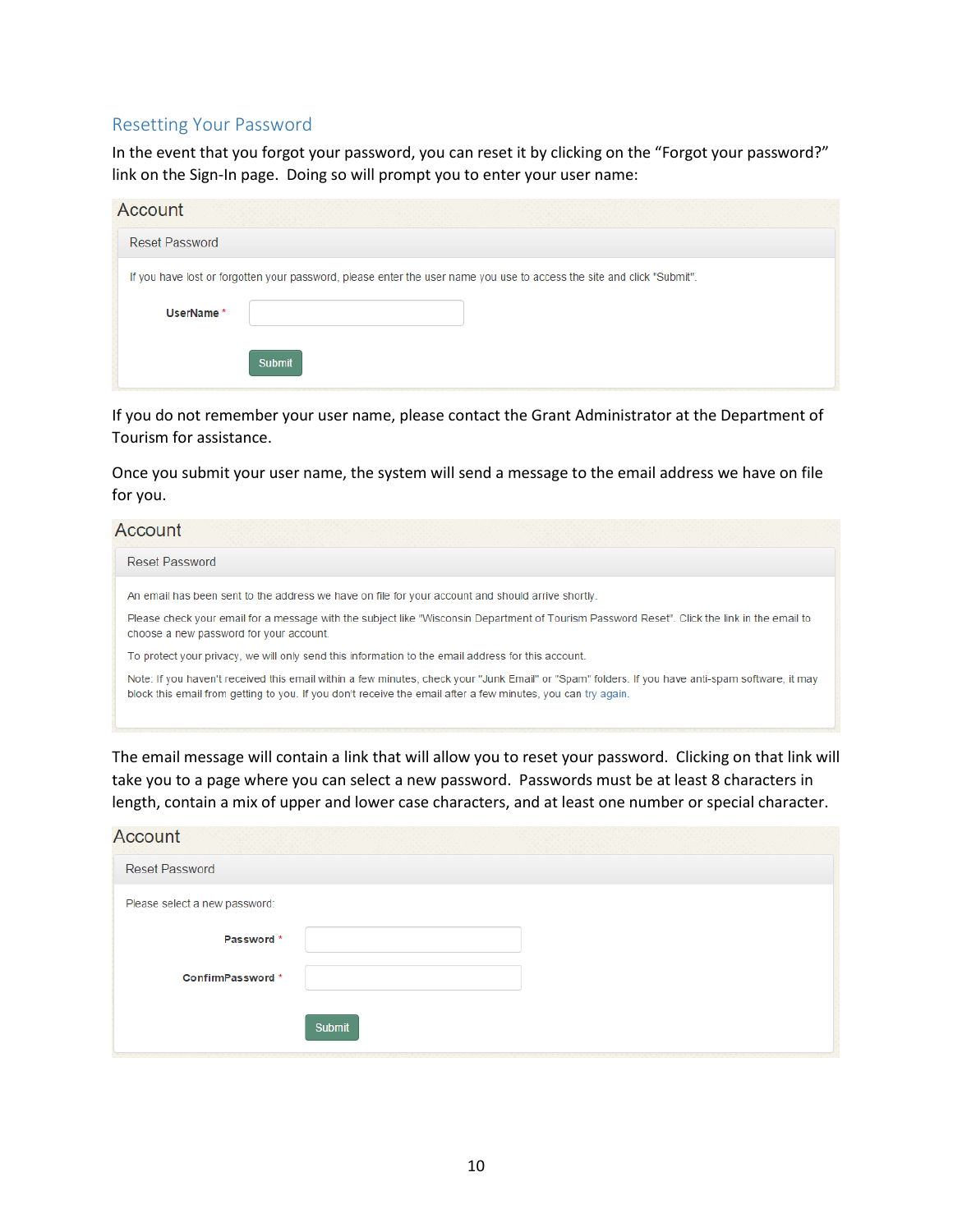**Note:** For security purposes, the password reset link in the email message can only be used once and must be used within 24 hours of issuance. If you need to reset your password again, you will need to repeat the above steps in their entirety.

### <span id="page-10-0"></span>Signing Out

When you are logged into the system, you will see your name on the right side of the page header. If you click on the name, you will see a menu that will allow you to sign out of the system:

| <b>TRAVEL</b>           |                           |                 |                                                |
|-------------------------|---------------------------|-----------------|------------------------------------------------|
| WISCOMSIN               | <b>Grant Applications</b> | My Organization | $\triangle$ DMO User $\sim$                    |
|                         |                           |                 | <b><math>\clubsuit</math></b> Account Settings |
| <b>DMO Organization</b> |                           |                 | $\bullet$ Sign Out                             |

If you select Sign Out, you will be signed out of the system and redirected to the Sign-In page.

# <span id="page-10-1"></span>Updating Personal Information

To update your personal settings, select "Account Settings" from the menu under your name on the right side of the page header. This will take you to the account setting page where you can update your personal information:

| <b>Account Settings</b>     |                                                                          |
|-----------------------------|--------------------------------------------------------------------------|
| <b>Personal Information</b> | <b>Mailing Address</b><br><b>Change Email Address</b><br>Change Password |
| Organization:               | DMO Organization                                                         |
| Honorific:                  | $\boldsymbol{\mathrm{v}}$                                                |
| First name: *               | Mary                                                                     |
| Middle initial:             |                                                                          |
| Last name: *                | Smith                                                                    |
| Title: *                    | <b>Director</b>                                                          |
| Direct phone:               |                                                                          |
| <b>Mobile phone:</b>        |                                                                          |
|                             | Save Changes                                                             |
|                             |                                                                          |

After changing the data in any section, click the button at the bottom to apply the changes.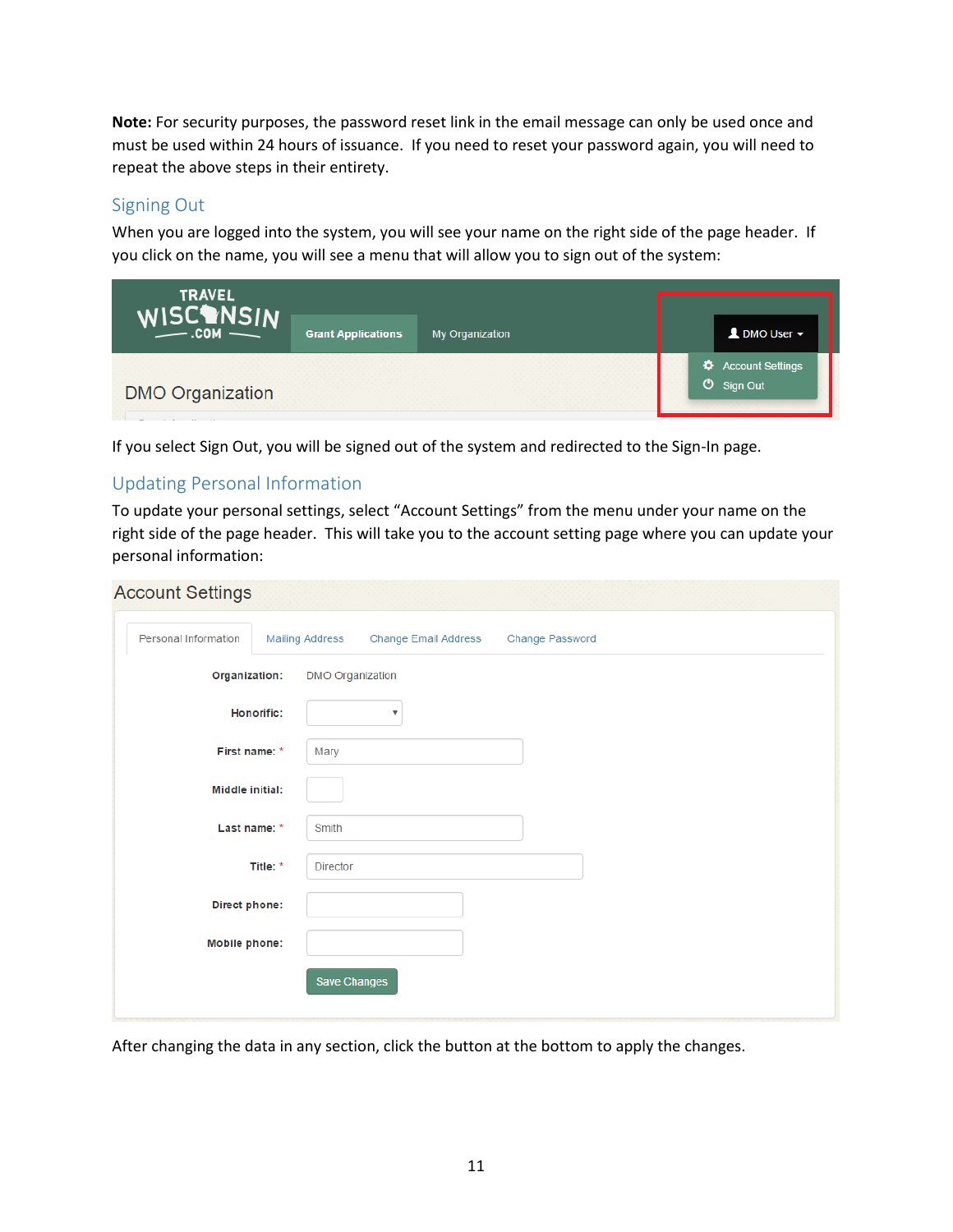## <span id="page-11-0"></span>Updating Your Mailing Address

If you wish to use a mailing address separate from that of your organization, click on the "Mailing Address" tab on the account settings page. Enter your personal address information and click the button to save your changes.

| <b>Account Settings</b>                                                 |                        |                             |                 |
|-------------------------------------------------------------------------|------------------------|-----------------------------|-----------------|
| <b>Personal Information</b>                                             | <b>Mailing Address</b> | <b>Change Email Address</b> | Change Password |
| Please enter your mailing address, if different from your organization: |                        |                             |                 |
| <b>Address line 1:</b>                                                  |                        |                             |                 |
| <b>Address line 2:</b>                                                  |                        |                             |                 |
|                                                                         | City:                  |                             |                 |
|                                                                         | State:                 |                             | ¥               |
|                                                                         | Zip code:              |                             |                 |
|                                                                         | Save Changes           |                             |                 |
|                                                                         |                        |                             |                 |

#### <span id="page-11-1"></span>Changing Your Email Address

To change your email address, select "Account Settings" from the menu under your name on the right side of the page header. This will take you to the account settings page. Click on the "Change Email Address" tab.

For security purposes, you will need to enter your current password and then type your new email address twice. Click on the button when finished.

| <b>Account Settings</b> |                        |                                                                           |                        |
|-------------------------|------------------------|---------------------------------------------------------------------------|------------------------|
| Personal Information    | <b>Mailing Address</b> | Change Email Address                                                      | <b>Change Password</b> |
|                         |                        | To change your email address, enter your new address in the fields below: |                        |
| Password: *             |                        |                                                                           |                        |
| <b>Email Address: *</b> |                        | myemail@myorganization.org                                                |                        |
| <b>Confirm Email: *</b> |                        |                                                                           |                        |
|                         |                        | <b>Change Email Address</b>                                               |                        |
|                         |                        |                                                                           |                        |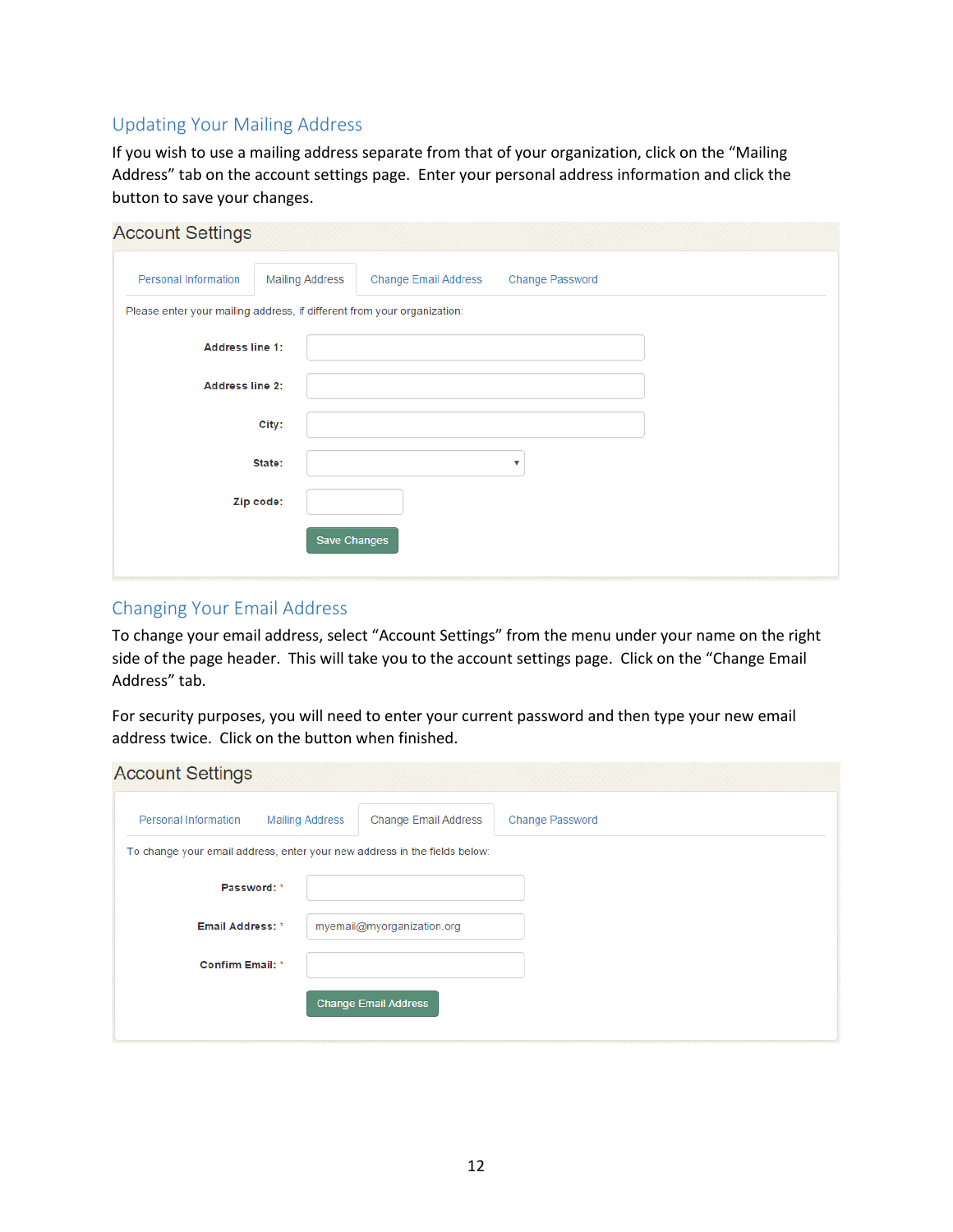**Note:** When you change your email address, the system will send you a confirmation email with a link in it. Clicking on this link lets the system know that you are receiving emails. Until you do this, the system will remind you that the email address has not been verified.

### <span id="page-12-0"></span>Changing Your Password

To change your password, select "Account Settings" from the menu under your name on the right side of the page header. This will take you to the account settings page. Click on the "Change Password" tab.

For security purposes, you will need to enter your current password and then type your new password twice. Passwords must be at least 8 characters in length, contain a mix of upper and lower case characters, and at least one number or special character. Click on the button when finished.

| <b>Account Settings</b> |                        |                             |                                                                                                                                                |
|-------------------------|------------------------|-----------------------------|------------------------------------------------------------------------------------------------------------------------------------------------|
| Personal Information    | <b>Mailing Address</b> | <b>Change Email Address</b> | <b>Change Password</b>                                                                                                                         |
|                         |                        |                             | To change your password, please enter both your current password and your new password in the fields below:                                    |
| User name:              | dmo                    |                             |                                                                                                                                                |
| Password: *             |                        |                             | Passwords must be at least 8 characters in length and<br>include mixed-case text and at least one number or<br>special character.              |
| New password: *         |                        |                             |                                                                                                                                                |
| Confirm password: *     |                        |                             | If you already have an account in the system and do not<br>remember your password, please use the password<br>reset feature on the login page. |
|                         | <b>Change Password</b> |                             |                                                                                                                                                |
|                         |                        |                             |                                                                                                                                                |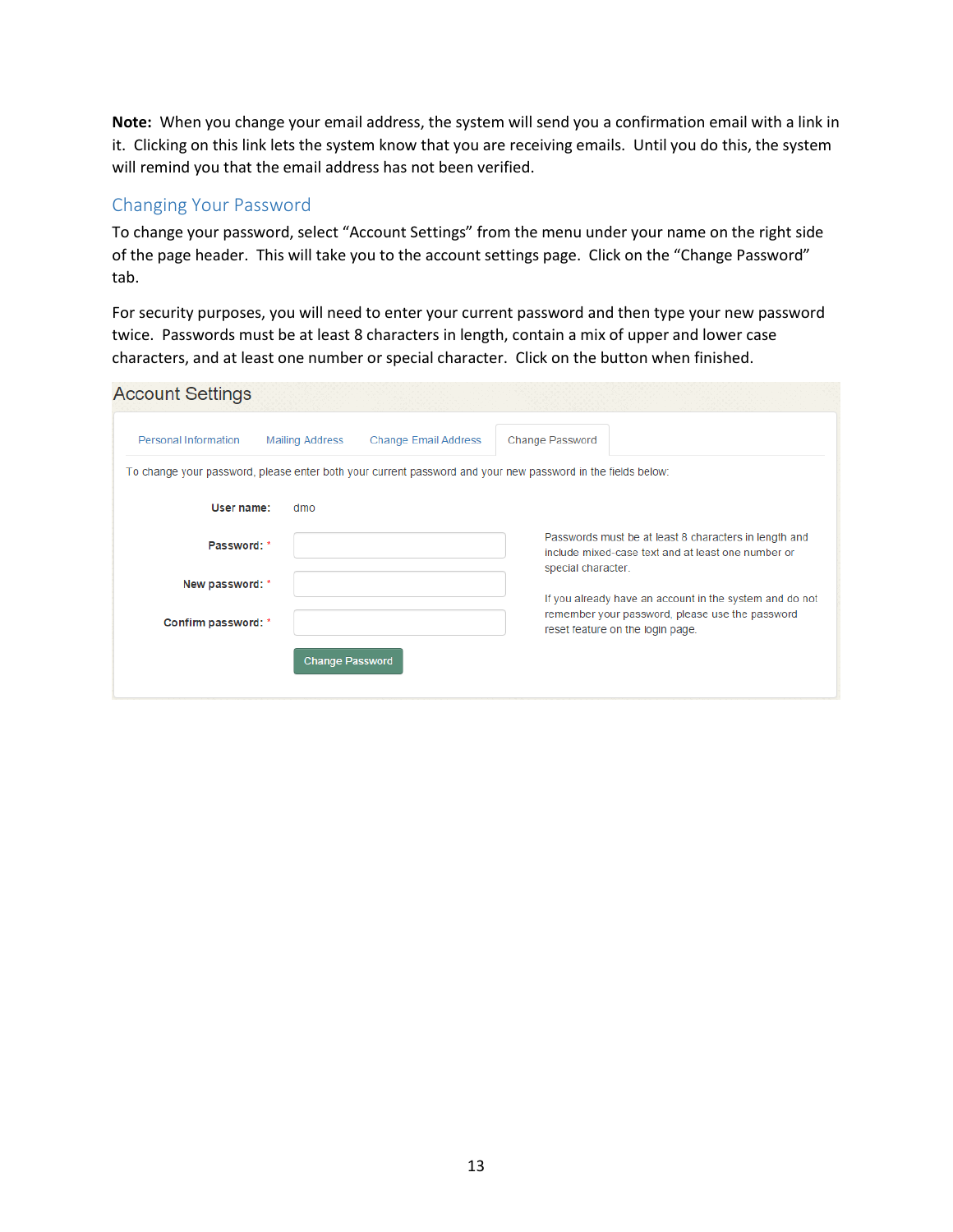# <span id="page-13-0"></span>Grant Applications

To access the grant application functionality of the system, click on the "Grant Applications" menu on the page header:

|                           | <b>DMO Organization</b>                                                                                                                                                                                                                |  |                          |
|---------------------------|----------------------------------------------------------------------------------------------------------------------------------------------------------------------------------------------------------------------------------------|--|--------------------------|
| <b>Grant Applications</b> |                                                                                                                                                                                                                                        |  |                          |
|                           | This is your organization's homepage for the e-grant system. Grant applications will show pending status until they are reviewed. The<br>Department sets the review date and will contact you when the status of your grant changes.   |  |                          |
|                           |                                                                                                                                                                                                                                        |  |                          |
|                           | You may save your work and continue to edit until you submit your application. Once it's submitted, you may not make changes to the<br>application. You may view or print the submitted materials and delete unsubmitted applications. |  |                          |
|                           |                                                                                                                                                                                                                                        |  | Apply For A Grant $\sim$ |

This page will show you any grant applications you have submitted previously, as well as

### <span id="page-13-1"></span>Applying for a Grant

a.

To apply for a grant, click on the "Apply For A Grant" button and select the desired grant type from the drop-down menu. The types available to you will depend on the NAICS code of your organization:

|      |      |                                                                                                       |               | Joint Effort Marketing        |
|------|------|-------------------------------------------------------------------------------------------------------|---------------|-------------------------------|
| Type | Name | <b>Fiscal Year</b>                                                                                    | <b>Status</b> | <b>Meetings Mean Business</b> |
|      |      | You currently have no grant applications in the system. To get started, click on the button to apply. |               | Ready, Set, Go                |

If a grant type is unavailable to you and you believe it should be, please check your NAICS code on the "My Organization" page. If the code is correct, and you are still unable to apply for the grant you desire, please contact the Department of Tourism Grant Coordinator.

When you start a grant application, you will be taken through a multi-step application process. This process will be different depending on the type of grant being applied for.

Here are some tips for completing your application:

1) Navigate through the steps by clicking on the Next and Previous buttons at the bottom of each page. Required fields must be completed before advancing to the next step. Until grant is submitted, these fields can be edited.

2) All fields marked with a red asterisk (\*) are required in order to be able to advance to the next step.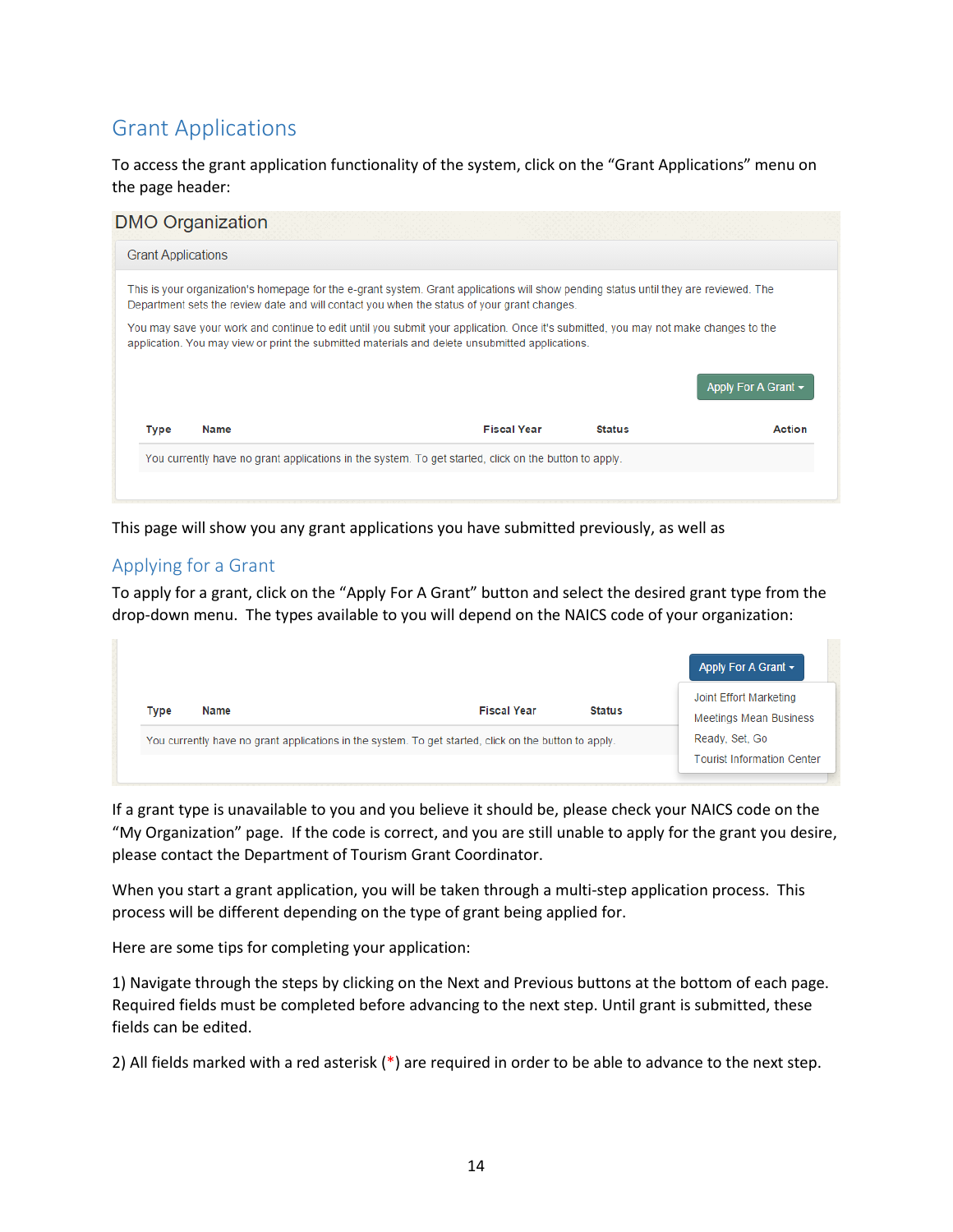3) Date fields can be filled in by typing the date in a MM/DD/YYYY format, or by clicking on the calendar next the field and selecting a date from the pop-up calendar:

|    |   |            |                   |             |  |     | Enter the dates of the event/campaign or use the calendar to select dates: * |
|----|---|------------|-------------------|-------------|--|-----|------------------------------------------------------------------------------|
|    |   | 02/21/2016 |                   |             |  | 萹   | through                                                                      |
|    |   |            | February 2016     |             |  |     | oplying for? *                                                               |
| Su |   |            | Mo Tu We Th Fr Sa |             |  |     | <b>rketing (DM)</b> application requires a partnership of at                 |
| 31 |   |            | 2 3 4 5 6         |             |  |     | h, and research/tracking are substantial aspects of th                       |
| 7  | 8 | 9          |                   | 10 11 12 13 |  |     | not been held previously and will bring in visitors (as o                    |
| 14 |   |            | 15 16 17 18 19 20 |             |  |     | w visitor expenditures year after year.                                      |
| 21 |   |            | 22 23 24 25 26 27 |             |  |     | application requires new advertising (geographic, de                         |
| 28 |   |            | 29 1 2 3 4        |             |  | - 5 | advertising with your application. Justify the use of n                      |

4) Each grant program has rules regarding when grants can be applied for. If the deadlines for applying have passed, the system will prevent you from completing your application.

5) It is not necessary to complete your grant application in one session. If you run out of time, or have to gather more information, you can return to the site at a later time and pick up where you left off.

6) At the end of the application you will be shown a checklist of all the steps showing the status of each portion of your application. You can click on any step to navigate directly to it. When all steps have been completed, you can submit your application by clicking the "Submit Application" button on the final page. Upon doing so, you will receive a confirmation email and the Department of Tourism Grant Coordinator will be notified.

7) If at any time through this process you have any questions or need clarification, please contact the Department of Tourism Grant Coordinator.